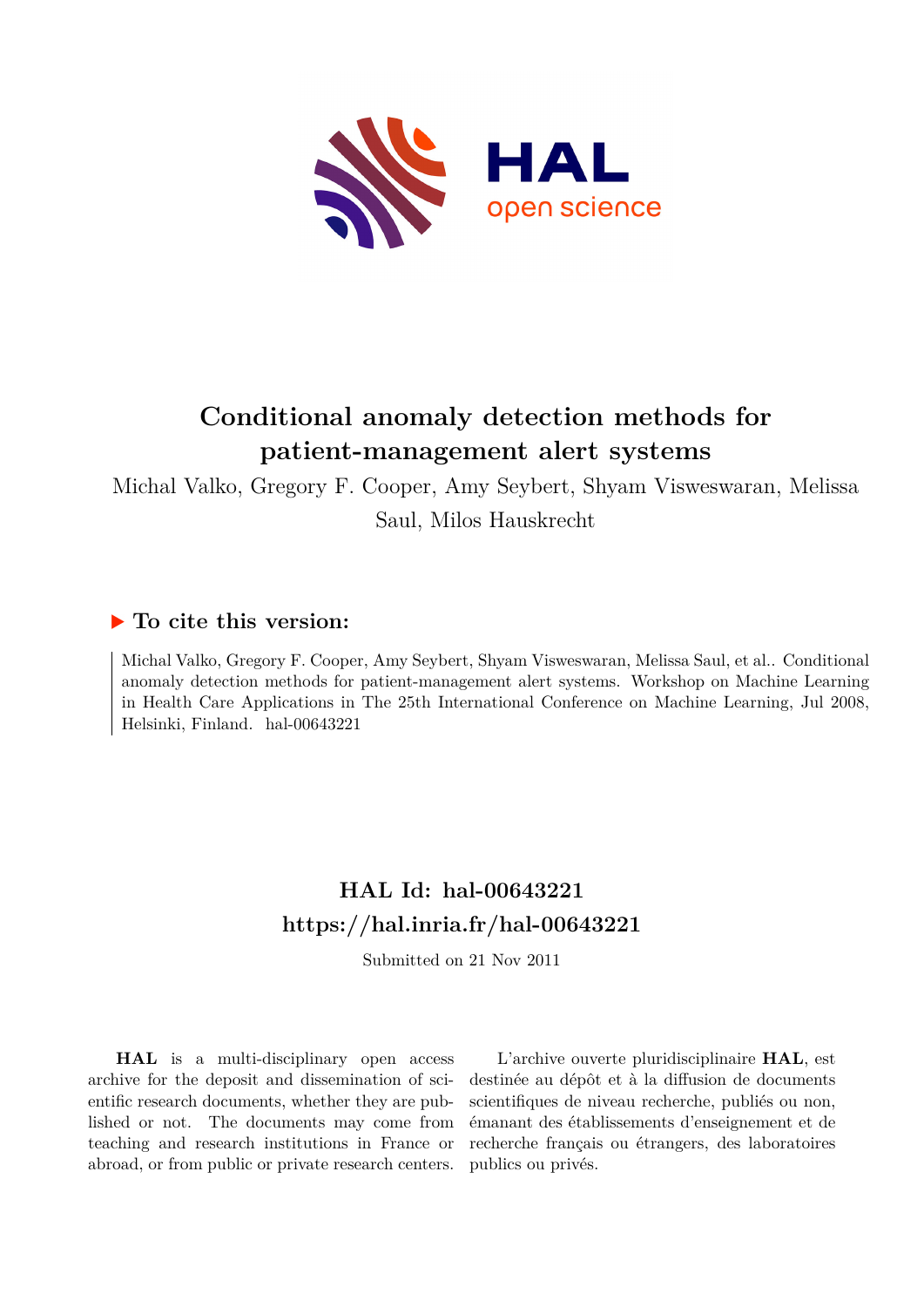# Conditional anomaly detection methods for patient–management alert systems

Keywords: anomaly detection, alert systems, monitoring, health–care applications, metric learning

Michal Valko michaland michal value of the control of the control of the michal  $M$ cs.pitt.edu

Gregory Cooper George Gregory Cooper George Gregory Cooper George Gregory Cooper George Gregory Cooper George G Amy Seybert sexual and several services of the services of the sexual services of the sexual services of the sexual services of the sexual services of the sexual services of the sexual services of the sexual services of th Shyam Visweswaran shv3@pitt.edu Melissa Saul mister and the settlement of the settlement of the settlement of the settlement of the settlement of the settlement of the settlement of the settlement of the settlement of the settlement of the settlement of Milos Hauskrecht milos@cs.pitt.edu

Computer Science Department, Department of Biomedical Informatics, University of Pittsburgh, PA, USA Department of Pharmacy and Therapeutics, University of Pittsburgh Medical Center, PA, USA

# Abstract

Anomaly detection methods can be very useful in identifying unusual or interesting patterns in data. A recently proposed conditional anomaly detection framework extends anomaly detection to the problem of identifying anomalous patterns on a subset of attributes in the data. The anomaly always depends (is conditioned) on the value of remaining attributes. The work presented in this paper focuses on instance–based methods for detecting conditional anomalies. The methods rely on the distance metric to identify examples in the dataset that are most critical for detecting the anomaly. We investigate various metrics and metric learning methods to optimize the performance of the instance–based anomaly detection methods. We show the benefits of the instance– based methods on two real–world detection problems: detection of unusual admission decisions for patients with the community– acquired pneumonia and detection of unusual orders of an HPF4 test that is used to confirm Heparin induced thrombocytopenia — a life– threatening condition caused by the Heparin therapy.

# 1. Introduction

Anomaly detection methods can be very useful in identifying interesting or concerning events. Typical anomaly detection attempts to identify unusual data instances that deviate from the majority of examples in the dataset. Such instances indicate anomalous (out of ordinary) circumstances, for example, a network attack (Eskin, 2000) or a disease outbreak (Wong et al., 2003). In this work, we study conditional anomaly detection (Hauskrecht et al., 2007) framework that extends standard anomaly detection by identifying partial patterns in data instances that are anomalous with respect to the remaining data features. Such a framework is particularly promising for identifying unusual patient–management decisions or patient outcomes in clinical environment (Hauskrecht et al., 2007).

Our conditional anomaly detection approach is inspired by classification model learning. Let x defines a vector of input attributes (representing the patients state) and y defines the output attribute (representing the target patient–management decision). Our goal is to decide if the example  $(x, y)$  is conditionally anomalous with respect to past examples (patients) in the database. In other words, we ask if the patient management decision  $y$  is unusual for the patient condition x, by taking into account records for past patients in the database. Our anomaly detection framework works by first building a discriminative measure  $d(\cdot)$ that reflects the severity with which an example differs from conditional (input–to–output) patterns observed in the database. All anomaly calls are then defined relative to this measure. To construct  $d$  we rely on methods derived from classification model learning.

Appearing in the Proceedings of the ICML/UAI/COLT 2008 Workshop on Machine Learning for Health-Care Applications, Helsinki, Finland, 2008. Copyright 2008 by the author(s)/owner(s).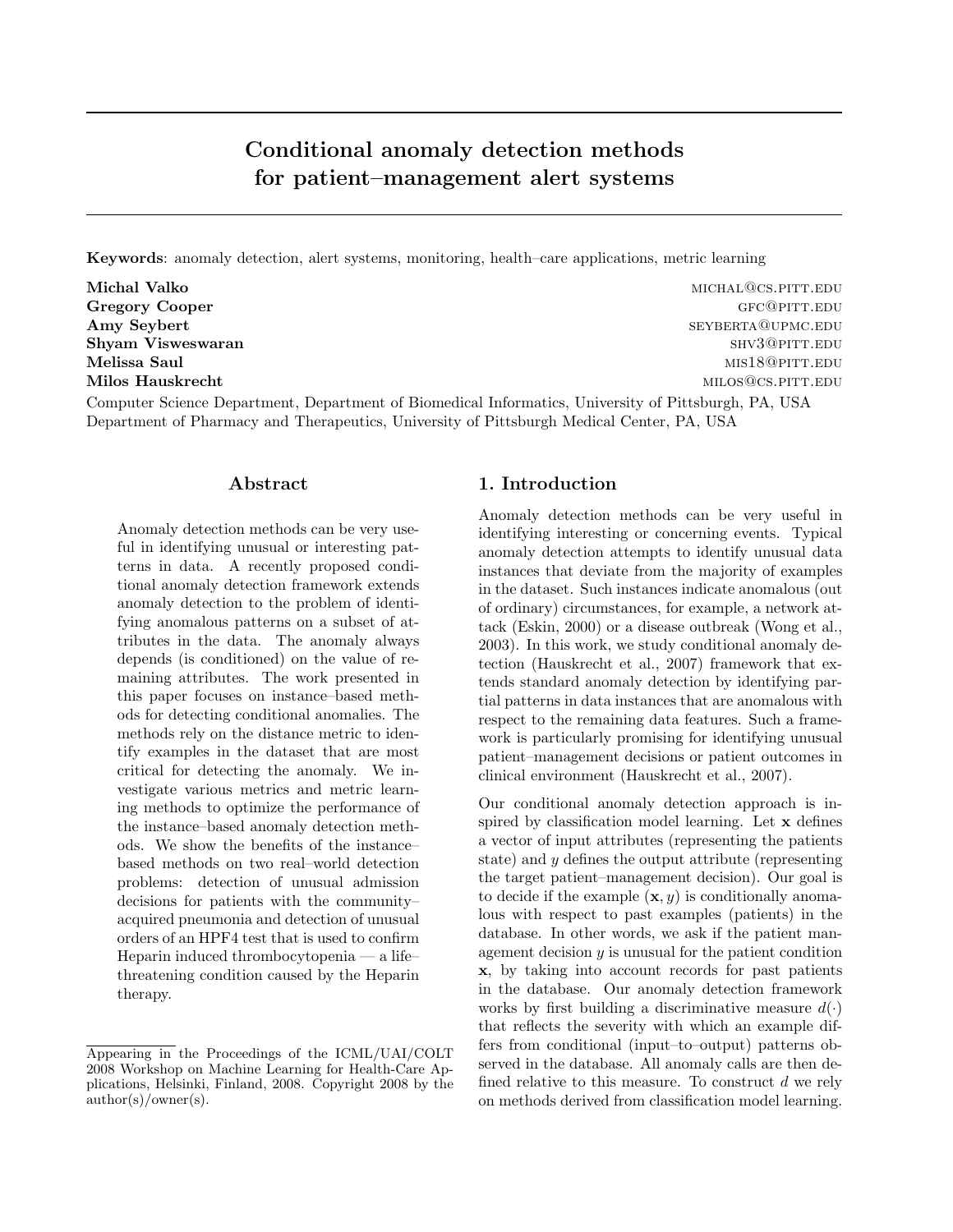In particular, our method exploits discriminant functions often used to make classification model calls. We investigate and experiment with discriminative measures derived from two classification models: the Naïve Bayes model (Domingos & Pazzani, 1997) and the support vector machines (Vapnik, 1995).

The anomaly detection call for the current instance (patient) can be made with respect to either all patients in the database or their smaller subset. In this work we pursue instance–based anomaly detection approach. The instance–based methods do not try to learn a universal predictive model for all possible patient instances at the same time, instead the model is optimized for every data instance (patient) individually. The instance–specific model  $M_{\rm\bf x}$  may provide a better option if the predictive model is less complex and the dataset is small (Aha et al., 1991).

An instance–specific methods typically rely on a distance metric to pick the examples most relevant for the comparison. However, standard distance metrics such as Euclidean or Mahalanobis metrics are not the best for the anomaly detection task since they may be biased by feature duplicates or features that are irrelevant for predicting the outcome y. Thus, instead of choosing one of the standard distance metrics we investigate and test metric–learning methods that let us adapt predictive models to specifics of the currently evaluated example x.

We investigate two metric–learning methods that were originally used for building non–parametric classification models. The first method is NCA (Goldberger et al., 2004). The method adjusts the parameters of the generalized distance metric so that the accuracy of the associated nearest neighbor classifier is optimized. The second method, RCA (Bar-Hillel et al., 2005) optimizes mutual information between the distribution in the original and the transformed space with restriction that distances between same class cases do not exceed a fixed threshold. We test the methods and show their benefits on two real–world problems: identification of unusual patient management decisions for (1) patients suffering from the community acquired pneumonia, and (2) post–surgical cardiac patients on the Heparin therapy.

### 2. Methodology

#### 2.1. Conditional anomaly detection

The objective of standard anomaly detection is to identify a data example a that deviates from all other examples  $E$  in the database. Conditional anomaly detection (Hauskrecht et al., 2007) is different. The goal is

to detect an unusual pattern relating input attributes  $x$  and output attributes y in the example a, that deviates from patterns observed in other examples in the database. To assess the conditional anomaly of a we propose to first build (learn) a one–dimensional projection  $d(\cdot)$  of the data that reflects the prevailing (or expected) conditional pattern in the database for  $y$ given  $x$ . The projection model  $d$  is then used to analyze the deviations of a's to determine the anomaly. We say that the case a is anomalous in the output attribute(s) y with respect to input  $x$ , if the value  $d(y|\mathbf{x})$  falls below certain threshold. Our conditional anomaly detection framework can be used for a number of purposes. Our objective here is to use it detect anomalous patient–management decisions. In this case the input attributes x define the patients condition and the output attribute y corresponds to the patient–management decision we want to evaluate.

#### 2.2. Discriminative projections

In our work we consider two methods for building discriminative projections  $d(\cdot)$ . Both of these methods are derived from the models used frequently in classification model learning: the Na¨ıve Bayes model (Domingos & Pazzani, 1997) and the support vector machines (SVM) (Vapnik, 1995). The fact that we use classification models is not a coincidence. Classification models attempt to learn conditional patterns in between inputs  $x$  and class outputs  $y$  from the past data and apply them to predict the class membership for the future inputs. In our case, we aim to model the relation between input  $x$  and output patterns  $y$ and apply it to detect pattern deviations in the new example  $(x, y)$ . In both cases the model learning attempts to capture the prevailing conditional patterns observed in the dataset and the difference is in how the learned patterns are used in the two frameworks.

#### 2.2.1. NAÏVE BAYES MODEL

A Na¨ıve Bayes classifier (Heckerman, 1995) is a generative classification model used frequently in machine learning literature and comes with excellent discriminative performance on many ML datasets. The Naïve Bayes model is a special Bayesian belief network (Pearl, 1988; Lauritzen & Spiegelhalter, 1988) that defines the full joint probability of variables x and the class variable y as:

$$
P(\mathbf{x}, y) = P(y)P(\mathbf{x}|y) = P(y)\prod_{i=1}^{k} P(x_i|y)
$$

The model is fully defined by the following set of pa-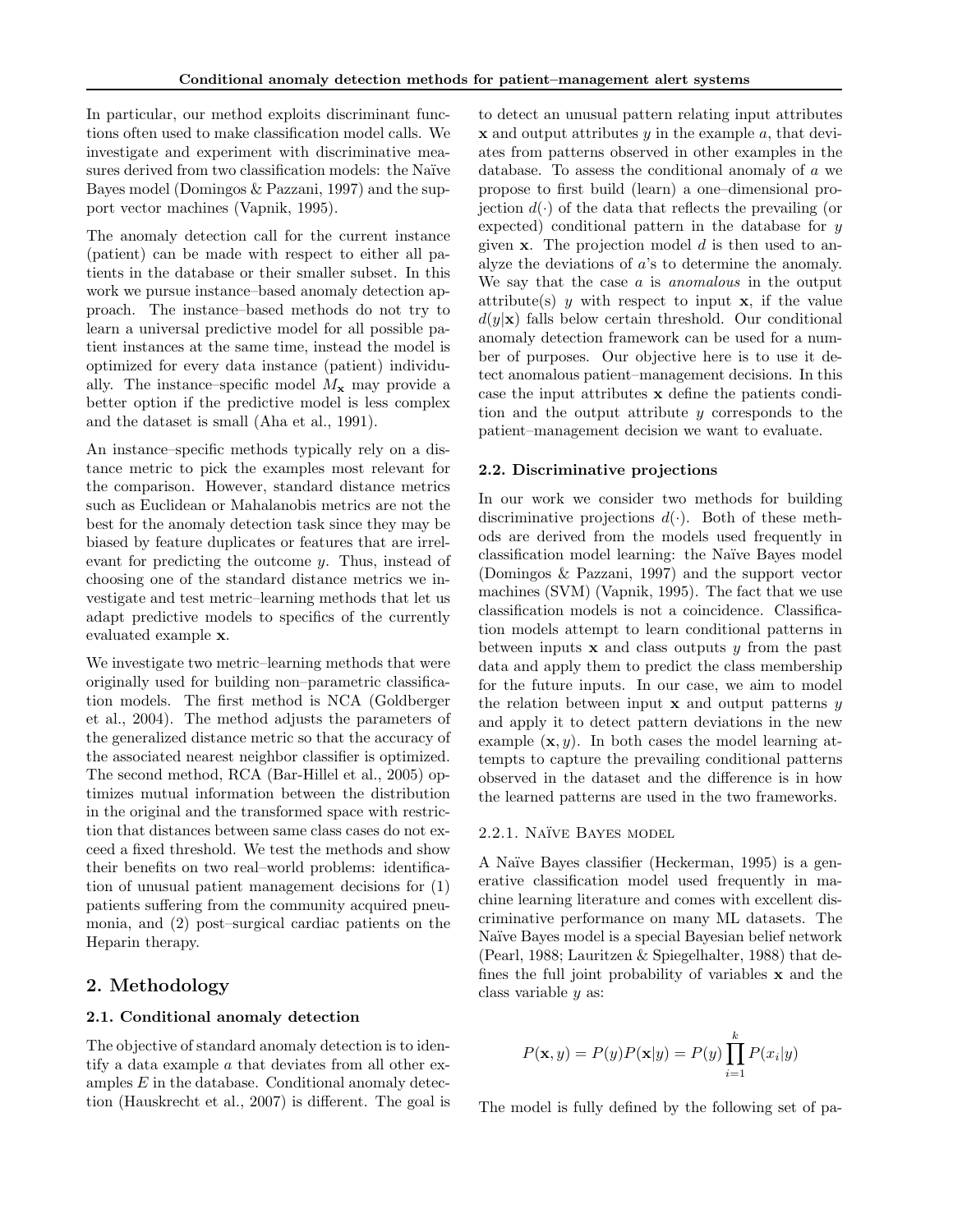rameters: (1) prior distribution on class variable and (2) class–conditional densities for all features x. This decomposition reflects the major assumption behind the model: all features (attributes) of x are independent given the class variable y we would like to predict. We note that any probabilistic calculation can be performed once the full joint model is known. The parameters of the Na¨ıve Bayes model can be learned using the maximum likelihood or the Bayesian approaches from the training data. We adopt the Bayesian framework to learn the parameters of the model and compute any related statistics. Let  $M$  define the Naïve Bayes model. In such a case the parameters  $\theta_M$  of the model M are treated as random variables and are described in terms of a density function  $P(\theta_M|M)$ . To simplify the calculations we assume (Heckerman, 1995) (1) parameter independence and (2) conjugate priors. In such a case, the posterior follows the same distribution as the prior and updating reduces to updates of sufficient statistics. Similarly, many probabilistic calculations can be performed in the closed form. The Naïve Bayes model predicts the class  $y$  by calculating the class posterior  $P(y|\mathbf{x})$ . If one model is used then the class posterior is calculated as:

$$
P(y|\mathbf{x}) = \frac{P(y)P(\mathbf{x}|y)}{P(\mathbf{x})} \propto P(y) \prod_{i=1}^{k} P(x_i|y)
$$

The Naïve Bayes model can be adopted for the anomaly detection purposes by defining the discriminative projection of an example  $(x, y)$  to be equal to the class posterior, that is:  $d(y|\mathbf{x}) = P(y|\mathbf{x})$ . In this case the projection has an intuitive probabilistic interpretation: an example  $(x, y)$  is anomalous if the probability of the decision  $y$  with respect to its input attributes x and past examples in the database is small. Moreover, the smaller is the probability, the more likely is the anomaly. We note that the Naïve Bayes model described here can easily extend to more complex generative models based on the Bayesian belief networks.

#### 2.2.2. Support vector machines

The support vector machine (SVM) (Vapnik, 1995; Burges, 1998) is a discriminative machine learning model very popular in the machine learning community primarily thanks to its ability to learn high– quality discriminative patterns in high–dimensional datasets. In our work we adopt the linear support vector machine algorithm to build the conditional projection d for the anomaly detection purposes.

The linear support vector machine learns a linear decision boundary that separates the  $n$ –dimensional

feature space into 2 partitions corresponding to two classes of examples. The boundary is a hyperplane given by the equation

$$
\mathbf{w}^T \mathbf{x} + w_0 = 0,
$$

where **w** is the normal to the hyperplane, and  $w_0$ is the distance separating the "support vectors" a set of representative training examples from each class which are most helpful for defining the decision boundary. The parameters of the model (w and  $w_0$ ) can be learned from the data through quadratic optimization using a set of Lagrange parameters (Vapnik, 1995). These parameters allow us to redefine the decision boundary as

$$
\mathbf{w}^T \mathbf{x} + w_0 = \sum_{i \in SV} \hat{\alpha}_i y_i(\mathbf{x}_i^T \mathbf{x}) + w_0,
$$

where only samples in the support vector set  $(SV)$  contribute to the computation of the decision boundary. To support classification tasks, the projection defining the decision boundary is used to determine the class of a new example. That is, if the value

$$
\mathbf{w}^T \mathbf{x} + w_0 \ge 0
$$

is positive then  $C(\mathbf{x})$  belong to one class, if it is negative it belongs to the other class. However, in our conditional anomaly framework we use the projection itself for the positive class and the negated projection for the negative class to measure the deviation:

$$
d(y|\mathbf{x}) = y(\mathbf{w}^T \mathbf{x} + w_0), \text{ where } y \in \{-1, 1\}
$$

In other words, the smaller the projection is the more likely is the example anomalous. We note that the negative projections correspond to misclassified examples.

#### 2.3. Instance–specific models

Discriminative models used for anomaly detection purposes can be of different complexity. However, if the dataset used to learn the model is relatively small, a more complex model may become very hard to learn reliably. In such a case a simpler parametric model with a smaller number of parameters may be preferred. Unfortunately, a simpler model may sacrifice some flexibility and its predictions may become biased towards the population of examples that occurs with a higher prior probability. To make more accurate predictions for any instance, we resort to *instance–specific* predictive methods and models (Aha et al., 1991). The models in instance–based methods are individually optimized for every data instance x. To reflect this, we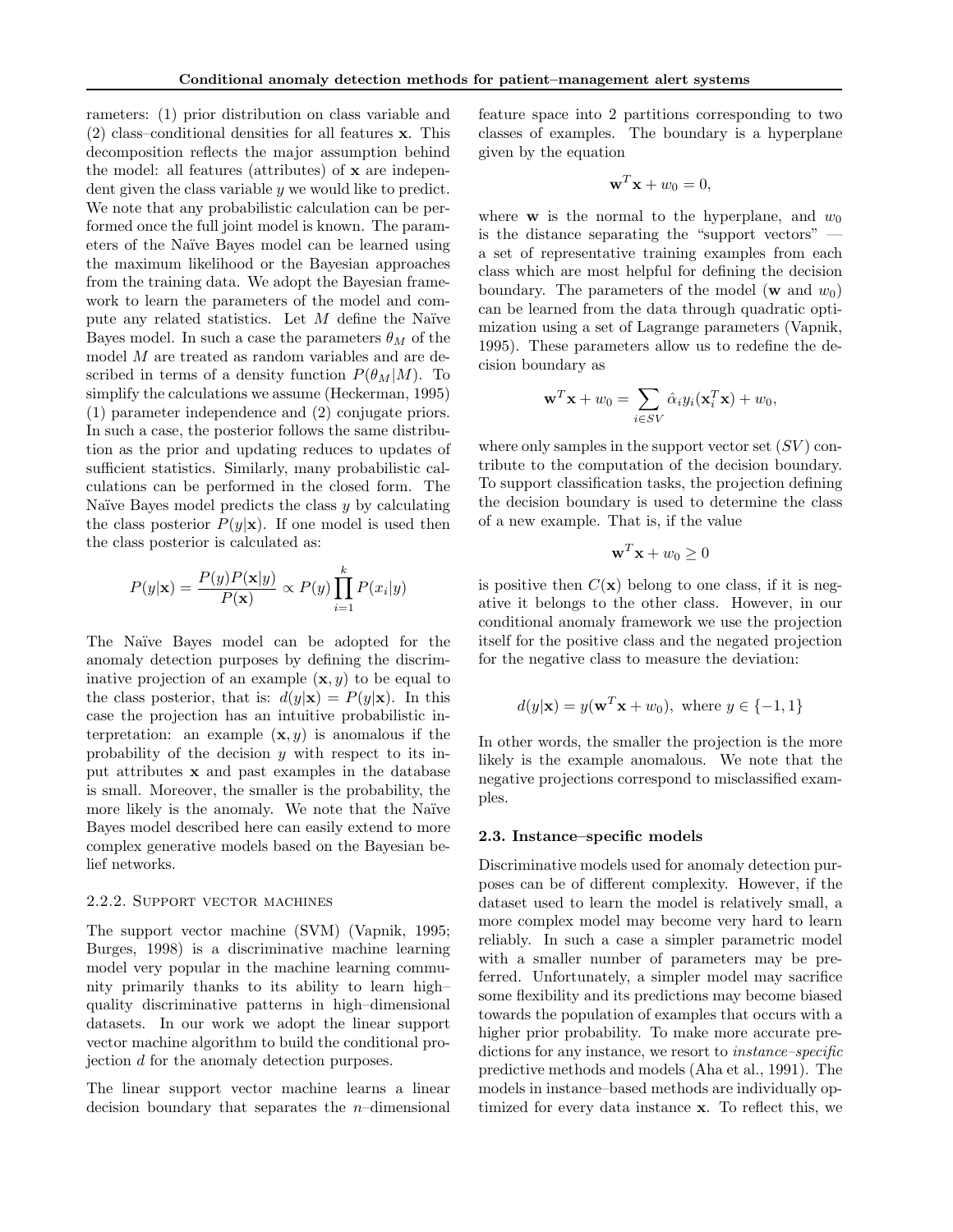denote the predictive model for **x** as  $M_{\mathbf{x}}$ . The benefit of the instance–based models is its more accurate fit to any data instance; the limitation is that the models must be trained only on the data that are relevant for x. Choosing the examples that are most relevant for training the instance–specific model is the bottleneck of the method. We discuss methods to achieve this later on.

### 3. Selecting relevant examples

#### 3.1. Exact match.

Clearly, the best examples are the ones that exactly match the input attributes of the instance x. However, it is very likely that in real–world databases none or only few cases match the target case exactly so there is no or a very weak population support to draw any statistically sound anomaly conclusion.

#### 3.2. Similarity–based match

One way to address the problem of insufficient population available through the exact match is to define a distance metric on the space of attributes  $C(\mathbf{x})$  that lets us select the examples closest to the target example x. The distance metric defines the proximity of any two cases in the dataset, and the k closest matches to the target case define the best population of size  $k$ . Different distance metrics are possible. An example is the generalized distance metric  $r^2$  defined:

$$
r^{2}(\mathbf{x}^{i}, \mathbf{x}^{j}) = (\mathbf{x}^{i} - \mathbf{x}^{j})^{T} \Gamma^{-1}(\mathbf{x}^{i} - \mathbf{x}^{j}),
$$
 (1)

where  $\Gamma^{-1}$  is a matrix that weights attributes of patient cases proportionally to their importance. Different weights lead to a different distance metric. For example, if  $\Gamma$  is the identity matrix I, the equation defines the Euclidean distance of  $x^i$  relative to  $x^j$ . The Mahalanobis distance (Mahalanobis, 1936) is obtained from (1) by choosing  $\Gamma$  to be the population covariance matrix  $\Sigma$  which lets us incorporate the dependencies among the attributes.

The Euclidean and Mahalanobis metrics are standard off–shelf distance metrics often applied in many learning tasks. However, they come with many deficiencies. The Euclidean metric ignores feature correlates which leads to "double–counting" when defining the distance in between the points. The Mahalanobis distance resolves this problem by reweighting the attributes according to their covariances. Nevertheless, the major deficiency of both Mahalanobis and Euclidean metrics is that they may not properly determine the relevance of an attribute for predicting the outcome attribute y.

The relevance of input attributes for anomaly detec-

tion is determined by their influence on the output attribute y. Intuitively, an input attribute is relevant for the output  $y$  if is able to predict or help to predict its changes. To incorporate the relevance aspect of the problem into the metric we adapt (learn) the parameters of the generalized distance metric with the help of examples in the database.

#### 3.3. Metric–learning

The problem of distance metric learning in context of classification tasks has been studied by (Goldberger et al., 2004) and (Bar-Hillel et al., 2005). We adapt these metric learning methods to support probabilistic anomaly detection. In the following we briefly summarize the two methods.

(Goldberger et al., 2004) explores the learning of the metric in context of the nearest neighbor classification. They learn a generalized metric:

$$
d^{2}(x_{1}, x_{2}) = (x_{1} - x_{2})^{T} Q(x_{1} - x_{2})
$$
  
=  $(x_{1} - x_{2})^{T} A^{T} A(x_{1} - x_{2})$   
=  $(Ax_{1} - Ax_{2})^{T} (Ax_{1} - Ax_{2})$ 

by directly learning its corresponding linear transformation A. They introduce a new optimization criterion (NCA), that is, as argued by the authors, more suitable for the nearest–neighbor classification purposes. The criterion is based on a new, probabilistic version of the cost function for the leave–one–out classification error in the  $k$ –NN framework. Each point i can now select any other point  $j$  with some probability  $p_{ij}$  defined as softmax function over distances in the transformed space:

$$
p_{ij} = \frac{\exp(-||Ax_i - Ax_j||^2)}{\sum_{k \neq i} \exp(-||Ax_k - Ax_j||^2)}
$$

A linear transformation A is then sought to maximize the expected number of correctly classified cases (with  $k-NN$ :

$$
\arg\max_{A} g(A) = \arg\max_{A} \sum_{i} \sum_{j \in C_i} p_{ij}
$$

where  $C_i$  is the set of cases that belong to the same class as i. Intuitively, the criterion aims to learn a generalized distance metric by shrinking the distance between similar points to zero, and expanding the distance between dissimilar points to infinity.

The algorithm and the metric it generates was shown to outperform other metrics for a number of learning problems. The method climbs the gradient of  $g(A)$ ,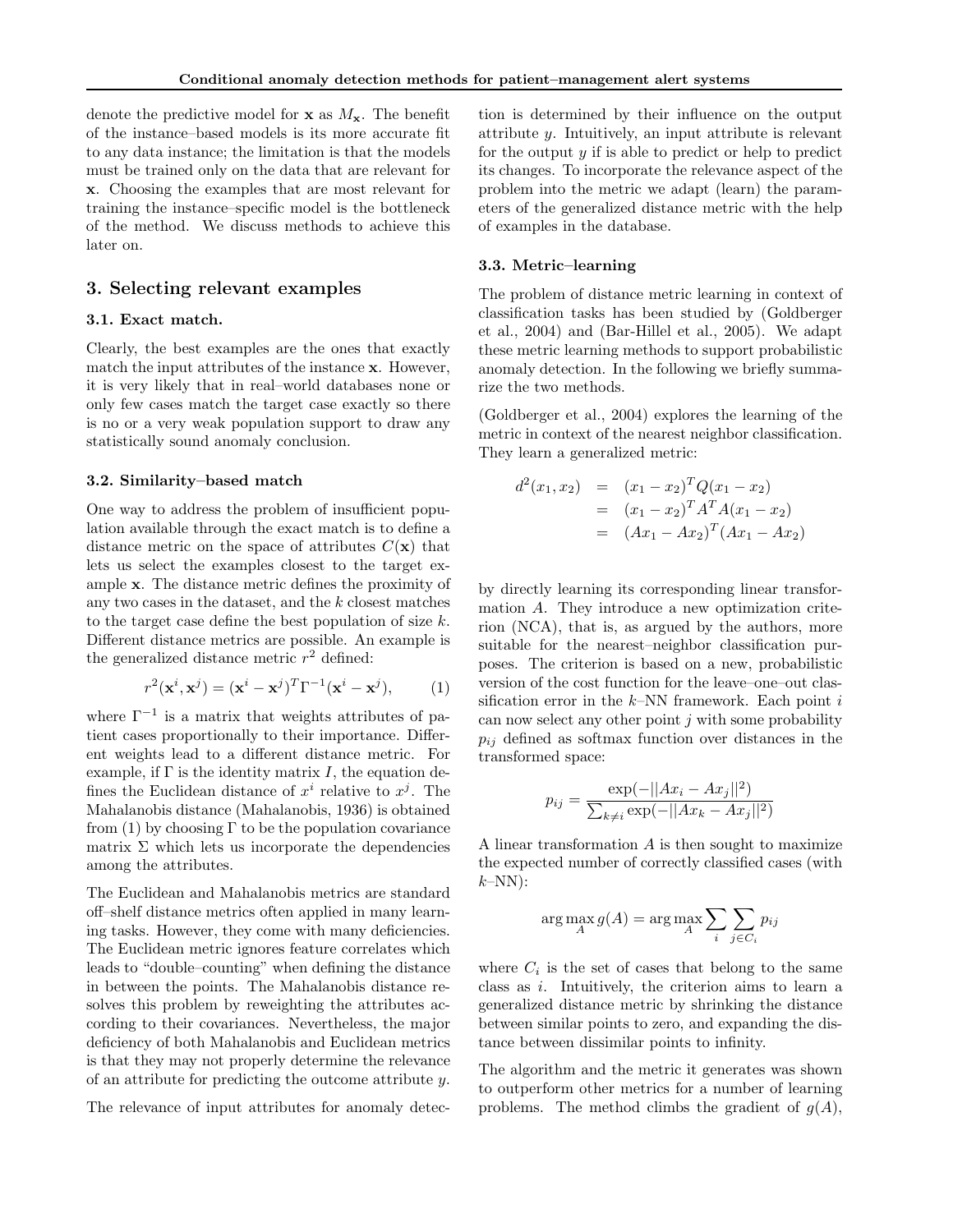which is  $(x_{ij}$  being  $x_i - x_j$ ):

$$
\frac{\partial g}{\partial A} = 2A \sum_{i} \left( p_i \sum_{k} p_{ik} x_{ik} x_{ik}^T - \sum_{j \in C_i} p_{ij} x_{ij} x_{ij}^T \right)
$$

(Bar-Hillel et al., 2005) and (Shental et al., 2002) define a different optimization criterion based on the mutual information. The advantage of their method (relevant component analysis – RCA) is the existence of the closed form (efficient) solution. Under the mutual information criterion, the class information is incorporated and optimized by computing the averages of class covariance matrices. The resulting matrix is obtained by

$$
\Sigma_{\text{RCA}} = \sum_{i=1}^{k} \hat{\Sigma}_i \qquad A = \Sigma^{-\frac{1}{2}}
$$

where  $\hat{\Sigma}_i$  is the sample covariance matrix of class i and A is the resulting transformation for the data. The disadvantage of the method is that it assumes Gaussian distribution for the classes.

# 4. Experimental evaluation

We test anomaly detection framework and its the instance–based methods on the problem of identification of anomalous patient–management decisions for two real–world clinical datasets.

#### 4.1. Pneumonia PORT dataset

The Pneumonia PORT dataset is based on the study conducted from October 1991 to March 1994 on 2287 patients with community–acquired pneumonia from three geographical locations at five medical institutions. (Kapoor, 1996; Fine et al., 1997). The original PORT data were analyzed by (Fine et al., 1997), who derived a prediction rule with 30–day hospital mortality rate as the outcome. The authors developed a logistic regression model, which helped to identify 20 attributes that contribute the most to the mortality rate of pneumonia. To explore the anomaly detection methods, we have experimented with a simpler version of the PORT dataset that records, for every patient, only the attributes identified by Fine's study (Fine et al., 1997). The attributes are summarized in Figure 1. The output attribute corresponds to the hospitalization decision.

To study our anomaly detection methods in PORT dataset, we used 100 patient cases (out of a total of 2287 of cases). The cases picked for the study consisted of 21 cases that were found anomalous according to a simple Naïve Bayes detector (with detection threshold 0.05) that was trained on all cases in the database. The remaining 79 cases were selected randomly from the rest of the database. Each of the 100 cases was then evaluated independently by a panel of three physicians. The physicians were asked whether they agree with the hospitalization decision or not. Using panel's answers, the admission decision was labeled as anomalous when (1) at least two physicians disagreed with the actual admission decision that was taken for a given patient case or (2) all three indicated they were unsure (gray area) about the appropriateness of the management decision. Out of 100 cases, the panel judged 23 as anomalous hospitalization decisions; 77 patient cases were labeled as not being anomalous. The assessment of 100 cases by the panel represented the correct assessment of unusual hospitalization decisions.

#### 4.2. HIT dataset

Heparin–induced thrombocytopenia (HIT) (Warkentin & Greinacher, 2004) is a transient pro–thrombotic disorder induced by Heparin exposure with subsequent thrombocytopenia and associated thrombosis. HIT is a condition that is life–threatening if it is not detected and managed properly. The presence of HIT is tested by a special lab assay: Heparin Platelet factor 4 antibody (HPF4).

The HIT dataset used in our experiment was built from de–identified data selected from 4273 records of post–surgical cardiac patients treated at one of the University of Pittsburgh Medical Center (UPMC) teaching hospitals. The data for the was obtained with University of Pittsburgh Institutional Review Board approval. The data collected for patients was obtained from the MARS system, which serves as an archive for much of the data collected at UPMC. The records for individual patients included discharge records, demographics, all labs and tests (including standard and all special tests), two medication databases, and a financial charges database. For the purpose of this experiment the data were preprocessed and used to build a dataset of 45767 patient state examples for which the HPF4 test–order decision (order vs. no–order) was considered and evaluated. The patient states were generated automatically at discrete time points marked by the arrival of a new platelet result, a key feature used in the HIT detection. A total of 271 HPF4 orders were associated with these states (prior of a test order is 0.59%) Each data–point generated consisted of a total of 45 features that included recent platelets, platelet trends, platelet drops from nadir and the first platelet value, a set of similar values for hemoglobin and hemoglobin trends, whether a transfusion was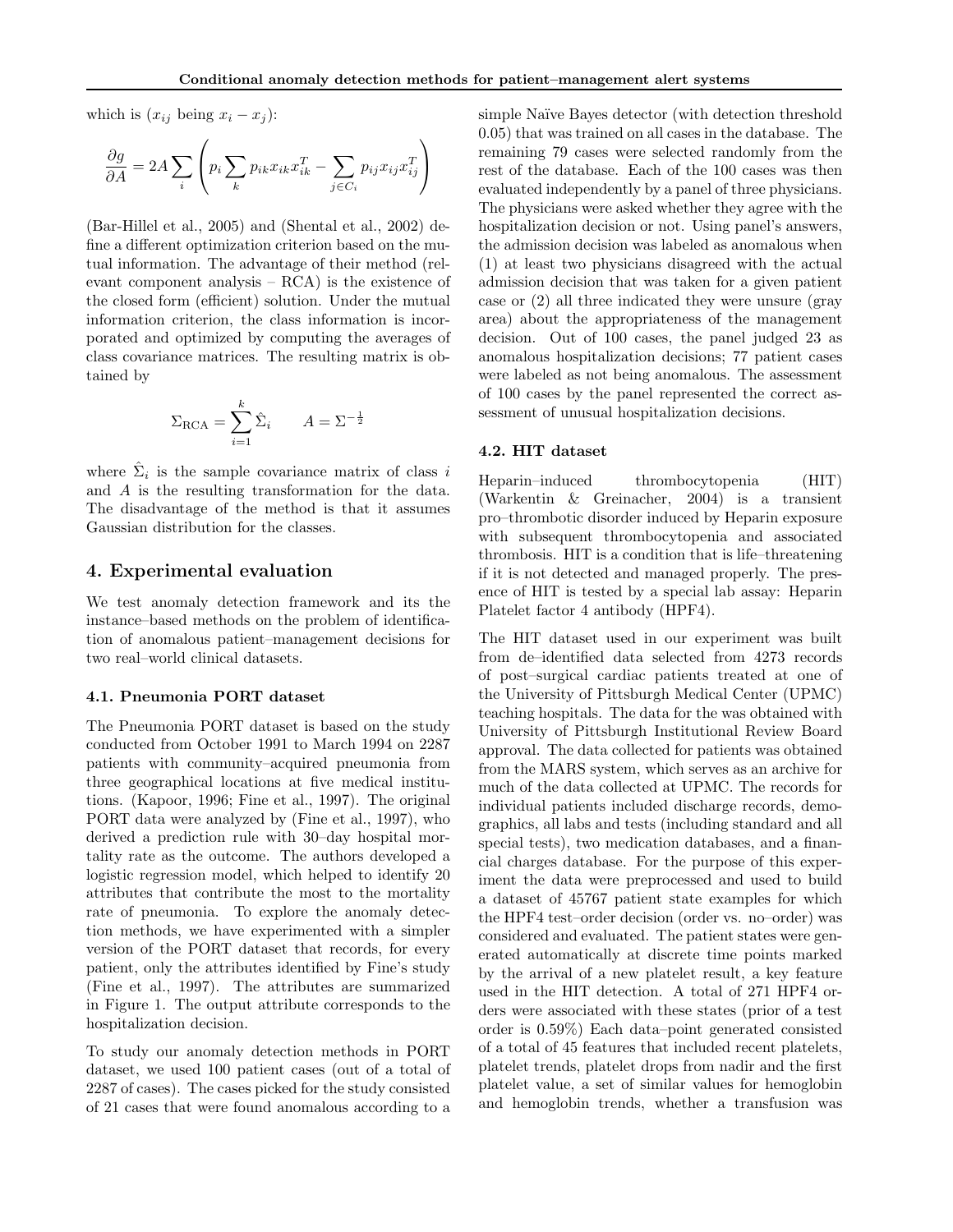done in last 48 hourse, an indicator of the ongoing Heparin treatment and the total time on Heparin.

To study the performance of our anomaly detection methods in the HIT dataset, we used 60 patient state cases (out of a total of 45767 of cases). The cases picked for the study consisted of 30 cases with the HPF4 order and 30 cases without HPF4. Each of these 60 cases was evaluated for appropriateness of HPF4 order by a pharmacy expert. 28 were found anomalous.

#### 4.3. Experiments

All the experiments followed the leave–one–out scheme. That is, for each example in the dataset of patient cases (100 for PORT and 60 for HIT) evaluated by humans, we first learn the metric. Next, we identified the cases in  $E$  most similar to it with respect to that metric. The cases chosen were either the some number of closest cases (40 for PORT and 100 for HIT), or all the other cases (2286 for PORT or 45766 for HIT) in the dataset. We then learned the NB model or SVM and calculated the projection.

The target example was declared anomalous if its projection value fell below the detection threshold. The anomaly calls made by our algorithms were compared to the assessment of the panel and the resulting statistics (sensitivity, specificity) were calculated. To gain insight on the overall performance of each method we varied its detection threshold and calculated corresponding receiver operating characteristic (ROC). For the hospital deployment no all thresholds are acceptable. Consequently, for the evaluation we selected only that part of the ROC curve that corresponds to specificity equal or greater than 95%. The 95% specificity limit means that at most 1 in 20 normal cases analyzed may yield a false alarm.

## 5. Results

Tables 1 and 2 show the ROC statistics for the feasible detection range. We see that for both datasets and models, using the NCA metric and selecting the closest patients outperformed all other methods (except for NB for PORT where it ended up second best). Moreover, in most of the other cases local models (using only close patients) achieved superior performance over their global counterparts. Close patients let us fit better the predictive model to the target patient, while taking all samples into the consideration biases the population. Regarding local models, performances of Na¨ıve Bayes and SVM projections are comparable. For the HIT dataset we also show traditional area under ROC for the full specificity range and PR (precision–

Target attributes

 $X_1$  Hospitalization

|          | <b>Prediction attributes</b>                     |
|----------|--------------------------------------------------|
|          |                                                  |
|          | Demographic factors                              |
| $X_2$    | Age > 50                                         |
| $X_3$    | Gender (male $=$ true, female $=$ false)         |
|          | Coexisting illnesses                             |
| $X_4$    | Congestive heart failure                         |
| $X_5$    | Cerebrovascular disease                          |
| $X_6$    | Neoplastic disease                               |
| $X_7$    | Renal disease                                    |
| $X_8$    | Liver disease                                    |
|          | Physical-examination findings                    |
| $X_9$    | Pulse $\geq 125 / \text{min}$                    |
| $X_{10}$ | Respiratory rate $\geq 30 / \min$                |
| $X_{11}$ | Systolic blood pressure $< 90$ mm Hg             |
| $X_{12}$ | Temperature $< 35^{\circ}$ C or $> 40^{\circ}$ C |
|          | Laboratory and radiographic findings             |
| $X_{13}$ | Blood urea nitrogen $\geq 30$ mg / dl            |
| $X_{14}$ | Glucose $> 250$ mg / dl                          |
| $X_{15}$ | Hematocrit $< 30\%$                              |
| $X_{16}$ | Sodium $< 130$ mmol $/1$                         |
| $X_{17}$ | Partial pressure of arterial oxygen $< 60$ mm Hg |
| $X_{18}$ | Arterial pH $< 7.35$                             |
| $X_{19}$ | Pleural effusion                                 |

Figure 1. Attributes from the Pneumonia PORT dataset used in the anomaly detection study.

| metric       | model      | $\#\text{cases}$ | area     |
|--------------|------------|------------------|----------|
| any          | NB         | 2286             | 11.6 %   |
| metric       | model      | $\#\text{cases}$ | area     |
| NCA          | NΒ         | 40               | 16.8 %   |
| Mahalanobis  | NB         | 40               | $17.6\%$ |
| $_{\rm RCA}$ | NB         | 40               | $17.6\%$ |
| Euclidean    | NB         | 40               | $16.4\%$ |
| $\rm metric$ | model      | $\#\text{cases}$ |          |
|              |            |                  | area     |
| any          | <b>SVM</b> | 2286             | $12.1\%$ |
| metric       | model      | $\#\text{cases}$ | area     |
| NCA          | SVM        | 40               | $19.0\%$ |
| Mahalanobis  | SVM        | 40               | $11.9\%$ |
| RCA          | SVM        | 40               | $10.4\%$ |

PORT dataset

Table 1. PORT dataset: Area under the ROC curve in the feasible range of 95% – 100% specificity. Please note that the baseline value for the random choice is 2.5%, maximum is 100 %.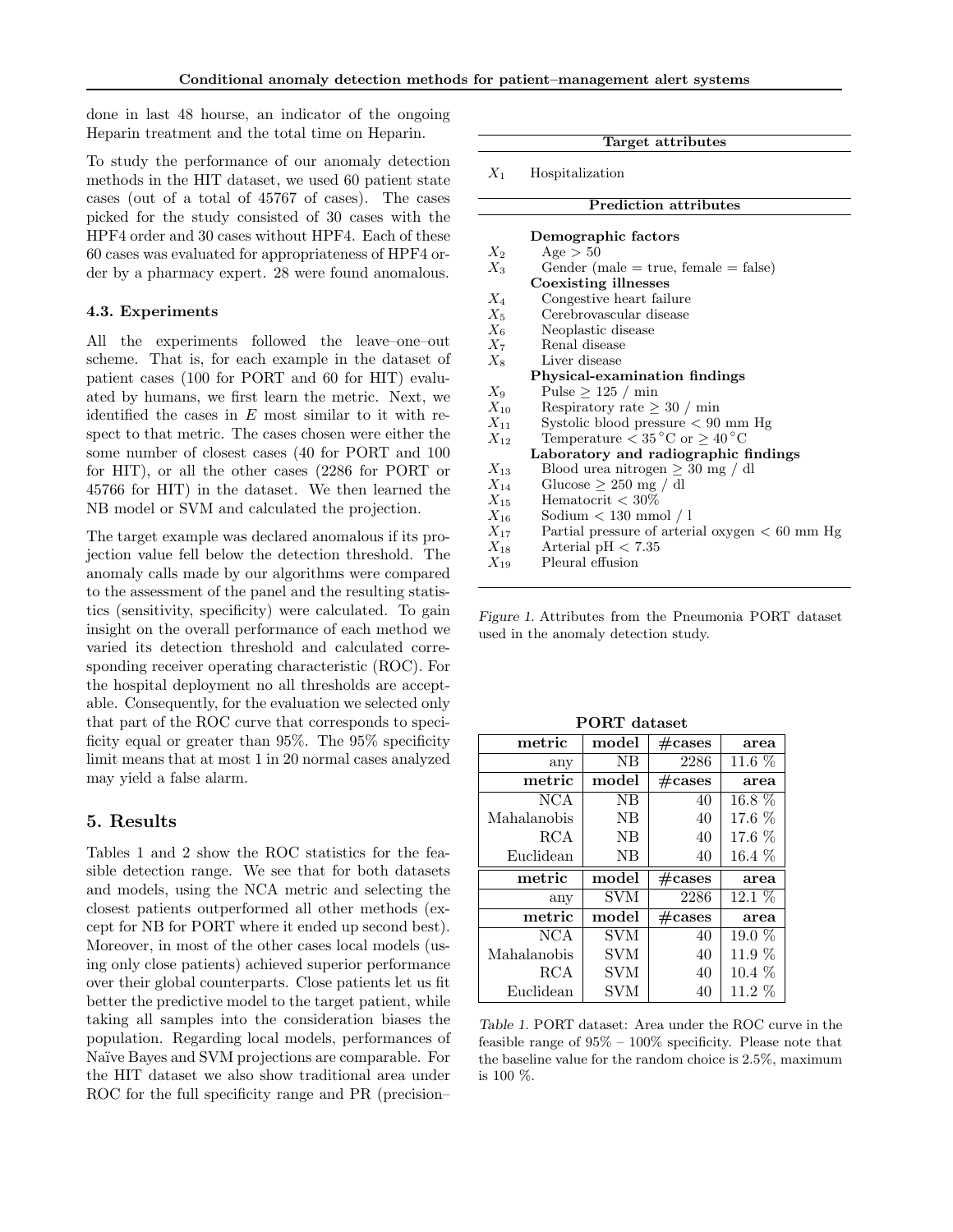| <b>HIT</b> dataset |                |                  |          |  |  |  |  |
|--------------------|----------------|------------------|----------|--|--|--|--|
| metric             | $_{\rm model}$ | $\#\text{cases}$ | area     |  |  |  |  |
| any                | NB             | 45766            | $3.0\%$  |  |  |  |  |
| metric             | model          | $\#\text{cases}$ | area     |  |  |  |  |
| NCA                | NB             | 100              | 30.7 %   |  |  |  |  |
| Mahalanobis        | NB             | 100              | $16.2\%$ |  |  |  |  |
| RCA                | NB             | 100              | $16.2\%$ |  |  |  |  |
| Euclidean          | <b>NB</b>      | 100              | $12.0\%$ |  |  |  |  |
|                    |                |                  |          |  |  |  |  |
| metric             | $_{\rm model}$ | $\#\text{cases}$ | area     |  |  |  |  |
| any                | SVM            | 45766            | 21.9 %   |  |  |  |  |
| metric             | $_{\rm model}$ | $\#\text{cases}$ | area     |  |  |  |  |
| <b>NCA</b>         | SVM            | 100              | $30.4\%$ |  |  |  |  |
| Mahalanobis        | SVM            | 100              | $18.6\%$ |  |  |  |  |
| RCA                | SVM            | 100              | $18.6\%$ |  |  |  |  |

Table 2. HIT dataset: Area under the ROC curve in the feasible range of  $95\% - 100\%$  specificity. Please note that the baseline value for the random choice is 2.5%, maximum is 100 %.

| metric      | model      | AU–ROC    | $AU-PR$  |
|-------------|------------|-----------|----------|
| any         | <b>NB</b>  | 57.8 \%   | $50.9\%$ |
| metric      | model      | $AU$ -ROC | $AU-PR$  |
| <b>NCA</b>  | <b>NB</b>  | $90.6\%$  | $90.8\%$ |
| Mahalanobis | NB         | 84.9 %    | $80.5\%$ |
| RCA         | <b>NB</b>  | 84.9 %    | $80.5\%$ |
| Euclidean   | <b>NB</b>  | 85.3 \%   | 78.9 %   |
|             |            |           |          |
| metric      | model      | $AU$ -ROC | $AU-PR$  |
| any         | <b>SVM</b> | $87.3\%$  | 86.6 %   |
| metric      | model      | $AU$ -ROC | $AU-PR$  |
| <b>NCA</b>  | <b>SVM</b> | $90.8\%$  | $90.6\%$ |
| Mahalanobis | <b>SVM</b> | 87.6 %    | 82.9 %   |
| RCA         | <b>SVM</b> | $87.6\%$  | 82.9 %   |

HIT dataset

Table 3. HIT dataset: Area under the Receiver Operating Characteristic and Precision–Recall curves.

recall) curve in table 3. The results in table 3 are qualitatively equivalent to those in table 2.

# 6. Conclusions

Conditional anomaly detection is a promising methodology for detecting unusual events that may correspond to the medical errors or unusual outcomes. We have proposed a new anomaly detection approach that uses the discriminative projection techniques to identify anomalies. The method generalizes previously proposed probabilistic anomaly detection framework (Hauskrecht et al., 2007). The advantage of the method is that it performs fully unsupervised and with the minimum input from the domain expert.

The new method was tested on the new Heparin induced thrombocytopenia dataset with over 40k patient state entries. The experiments demonstrated that our evidence–based anomaly detection methods can detect clinically important anomalies very well, with the detector based on the NB or SVM projections.

Despite initial encouraging results, our current approach can be further refined and extended. For example, instance–based (local) models tested in this paper always used a fixed number of 40 or 100 closest patients (or more, if the distances were the same). However, the patient's neighborhood and its size depend on the patient and data available in the database. We plan to address the problem by developing methods that are able to automatically identify and select only patients that are close enough for the case in hand.

# 7. Acknowledgements

The research presented in this paper was funded by the grants R21–LM009102–01A1 and R01–LM06696 from the National Library of Medicine and the grant IIS–0325581 from National Science Foundation. The authors would like to thank Michael Fine who allowed us to use the PORT data.

# References

- Aha, D. W., Kibler, D., & Albert, M. K. (1991). Instance-based learning algorithms. Mach. Learn., 6, 37–66.
- Bar-Hillel, A., Hertz, T., Shental, N., & Weinshall, D. (2005). Learning a mahalanobis metric from equivalence constraints. Journal of Machine Learning Research, 6, 937–965.

Burges, C. J. C. (1998). A tutorial on support vector